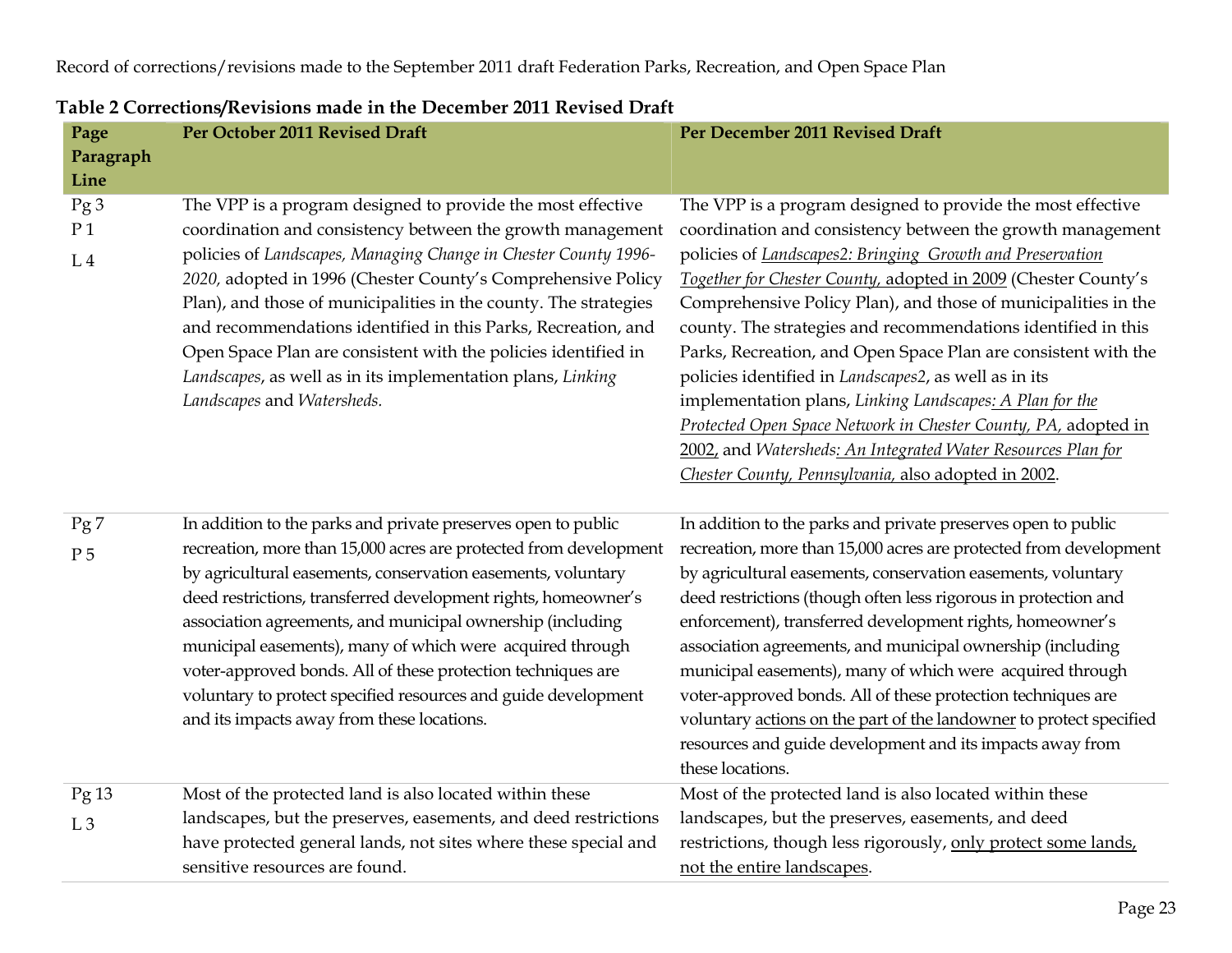**Page Paragraph Line Per October 2011 Revised Draft** Per December 2011 Revised Draft **Per December 2011 Revised Draft** Pg 16 P 1 Parks and recreation sites are biased toward active recreation facilities, namely traditional sports fields and playgrounds. Sites include natural areas and elements of history but do little to engage the everyday park visitor in understanding their significance to the park, the community, or the environment. Social areas (benches, tables, etc.) are limited to a single pavilion or dispersed, serving large groups and individuals, but not supporting multiple small groups and families at one time. They are also limited to either sun or shade locations; few parks offer both options. More and varied active, nature-based, and local interest facilities, supported by educational signage, programs, or public art, would create more distinctive park experiences and support the region's upswing in fishing, hiking, and wildlife watching activities. Existing public parks and recreation sites in the Region are biased toward active recreation facilities, namely traditionalsports fields and playgrounds. Some sites include natural areas and elements of history but do little to engage the everyday park visitor in understanding their significance to the park, the community, or the environment. Social areas (benches, tables, etc.) are limited to a single pavilion or widely dispersed, not able to support multiple small groups and families at one time. They are also limited to either sun or shade locations; few parks offer both options. More and varied active, nature-based, and local interest facilities, supported by educational signage, programs, or public art, would create more distinctive park experiences and support the region's upswing in fishing, hiking, and wildlife watching activities. Pg 24 P 4 The analysis of population, parkland, and open space distribution across the region suggests three distinct service zones that offer specific opportunities for the development of the parks, recreation and open space system*.* Public interest in safe places to walk and ride bicycles or horses indicates the need for a trail network that would span all three service zones. The analysis of population, parkland, and open space distribution across the region suggests three distinct service zones that offer specific opportunities for the development of the parks, recreation and open space system: the riverfront, the rural interior, and the developing residential and service areas between them. (See *Map A, Service Zones Map.*) Public interest in safe places to walk and ride bicycles or horses indicates the need for a trail network that would span and interconnect all three service zones. Pg 26 P 1 Through improvement, enhancements, and new park design, all parks will: Through improvement, enhancements, and new park design, all parks should:

 $\bullet$ 

Define the amount and location of the park site to be

reserved for future generations' recreation needs; this areashould remain in a natural (or other open space) condition

Record of corrections/revisions made to the September 2011 draft Federation Parks, Recreation, and Open Space Plan

 $L_{1}$ 

Pg 35 Bullet 2

•

Define the amount and location of the park site to be

reserved for future generations' recreation needs; this areawill remain in a natural (or other open space) condition for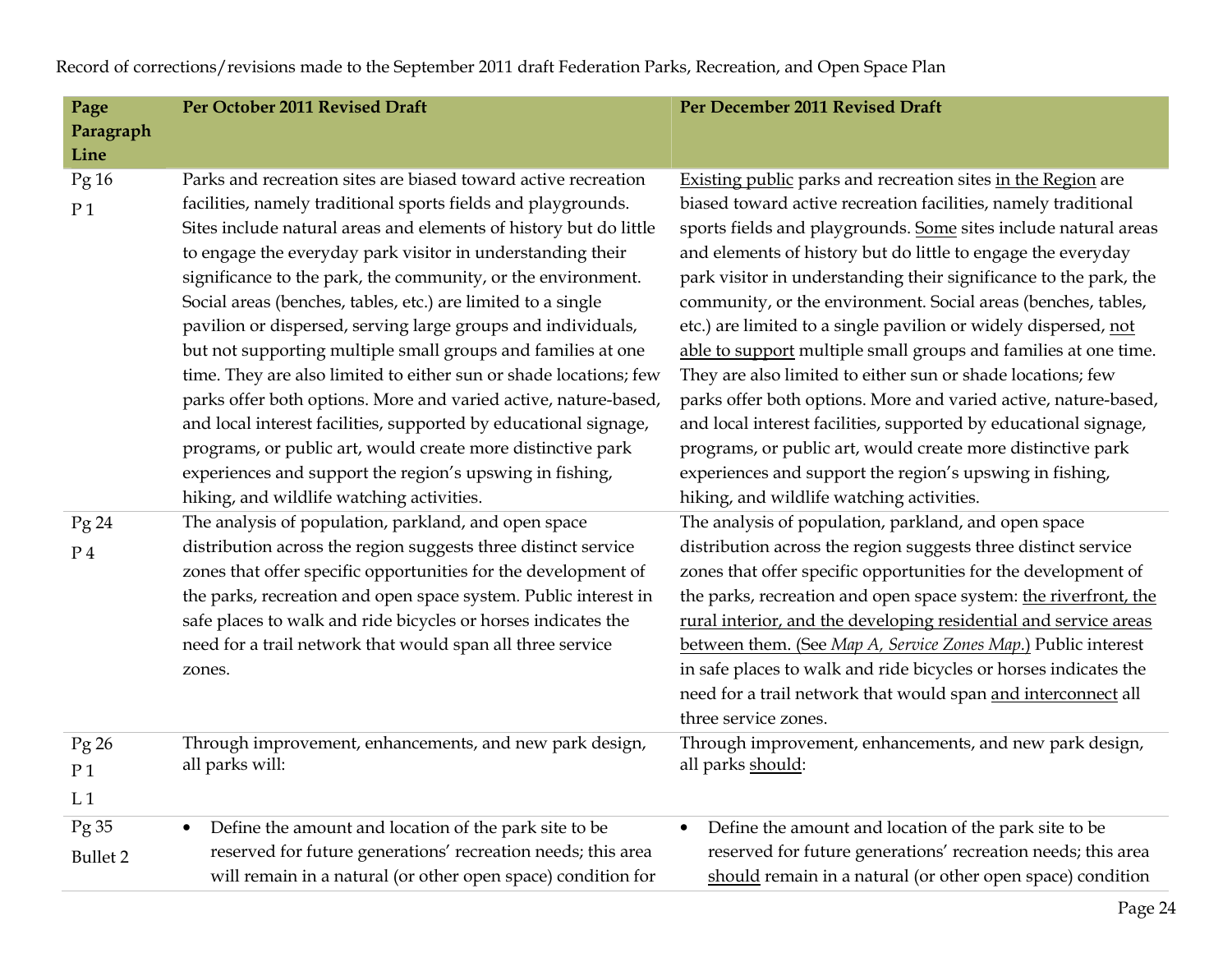**Page Paragraph Line Per October 2011 Revised Draft** Per December 2011 Revised Draft **Per December 2011 Revised Draft** the next 30 years. for the next 30 years. Pg 35 Table 5-2 Column heading Development Recommendations Column heading Development Concepts and Recommendations Pg 39 Bullet 2 • Revise municipal mandatory dedication of parkland provisions to: o Consistency in mandatory dedication of parkland provisions will provide the most suitable land for future parks and fee-in-lieu (of parkland) funds  $\bullet$  Revise municipal mandatory dedication of parkland provisions to: o Consistency in mandatory dedication of parkland provisions can provide suitable land for future parks and fee-in-lieu (of parkland) funds • Add/Revise fee-in-lieu provisions and standards to specify o when to the governing body should require a fee in lieu of park and recreation land ■ Incompatible size, shape, location, access, topography or other physical features; Nonconformance with the Township's Park and Recreation Plan; **Impractical to dedicate recreation or open** space land as required by ordinance standards; or Upon specific recommendation of the Township Park and Recreation Board o that the value of the fee in lieu of land dedication is equivalent to the fair market value (FMV) of buildable acreage on the property…  $\bullet$  Add/Revise fee-in-lieu provisions and standards o to specify the conditions under which the governing body should require a fee in lieu of parkland dedication, such as **•** when the land is incompatible in size, shape, location, access, topography or other physical features to the type of park need to meet recreational needs; • when the land otherwise does not conform to needs or specifications documented local and regional recreation plans; • when it is impractical to dedicate recreation or open space land as required by ordinance standards; or Upon specific recommendation of the Township Park and Recreation Board. o to specify that the value of the fee in lieu of land dedication is equivalent to the fair market value (FMV) of buildable acreage on the property…

Record of corrections/revisions made to the September 2011 draft Federation Parks, Recreation, and Open Space Plan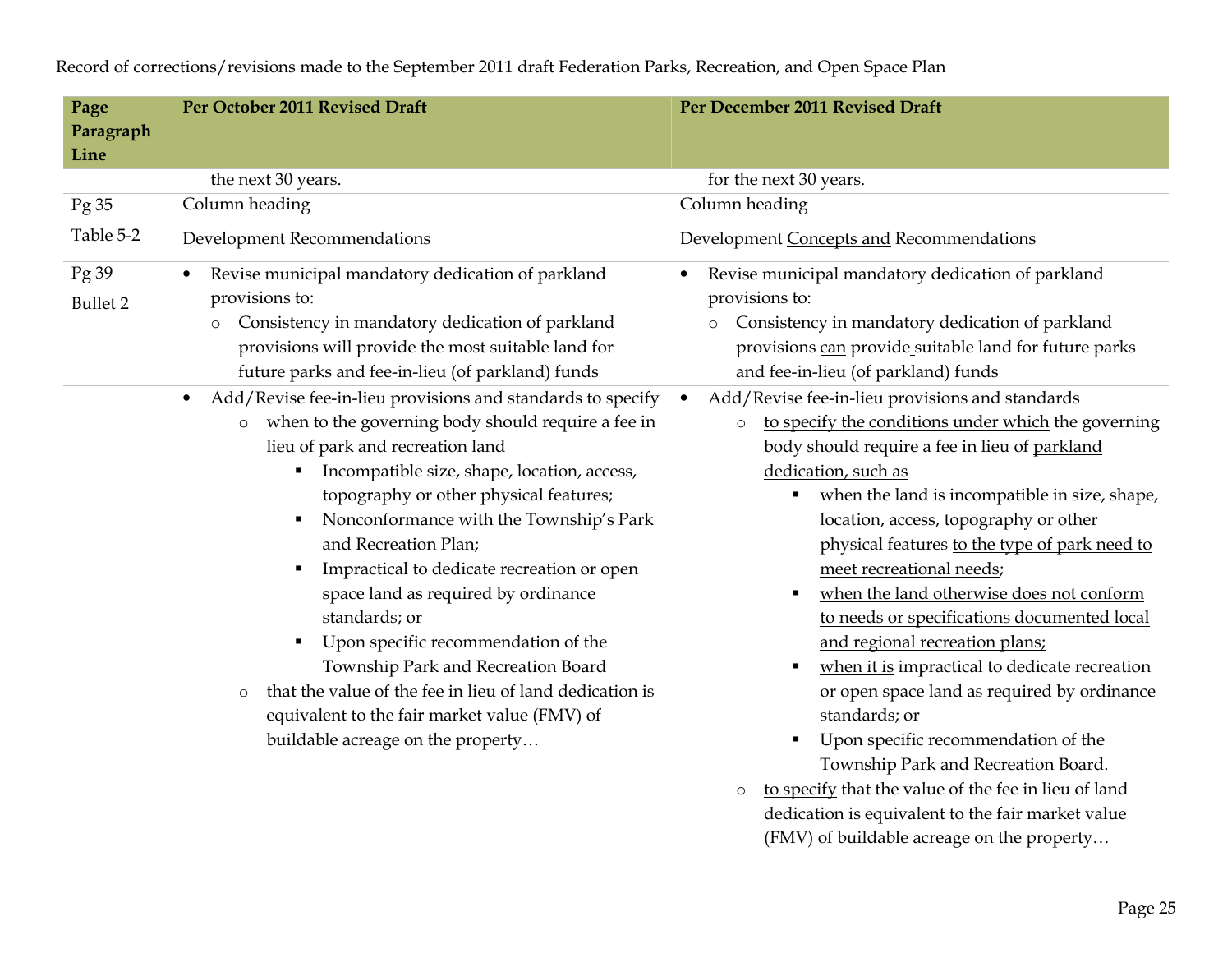| Page             | Per October 2011 Revised Draft                                                                                                                                                                                                                                                                                                                                        | Per December 2011 Revised Draft                                                                                                                                                                                                                                                                                                                                                              |  |  |  |
|------------------|-----------------------------------------------------------------------------------------------------------------------------------------------------------------------------------------------------------------------------------------------------------------------------------------------------------------------------------------------------------------------|----------------------------------------------------------------------------------------------------------------------------------------------------------------------------------------------------------------------------------------------------------------------------------------------------------------------------------------------------------------------------------------------|--|--|--|
| Paragraph        |                                                                                                                                                                                                                                                                                                                                                                       |                                                                                                                                                                                                                                                                                                                                                                                              |  |  |  |
| Line             |                                                                                                                                                                                                                                                                                                                                                                       |                                                                                                                                                                                                                                                                                                                                                                                              |  |  |  |
| Pg 66            |                                                                                                                                                                                                                                                                                                                                                                       | Added                                                                                                                                                                                                                                                                                                                                                                                        |  |  |  |
| Rec 10.1         |                                                                                                                                                                                                                                                                                                                                                                       | Alternatively, naming the Commission as the Federation Park,<br>Recreation, and Open Space Commission would draw upon<br>the organizations successful and respected reputation.                                                                                                                                                                                                              |  |  |  |
|                  |                                                                                                                                                                                                                                                                                                                                                                       | Moved to the end of $2^{nd}$ paragraph                                                                                                                                                                                                                                                                                                                                                       |  |  |  |
|                  |                                                                                                                                                                                                                                                                                                                                                                       | Park ownership and maintenance would continue as an<br>individual municipal function.                                                                                                                                                                                                                                                                                                        |  |  |  |
| Pg71<br>Rec 10.5 | Identify three to five core partnerships that will involve 80<br>2)<br>percent of the total time devoted to partnership<br>development.                                                                                                                                                                                                                               | Identify three to five core partnerships that should involve<br>2)<br>80 percent of the total time devoted to partnership<br>development.                                                                                                                                                                                                                                                    |  |  |  |
|                  | Identify all of the other partners that will get 20 percent of<br>3)<br>the focus of partnerships.                                                                                                                                                                                                                                                                    | Identify all of the other partners that should get 20 percent<br>3)<br>of the focus of partnerships.                                                                                                                                                                                                                                                                                         |  |  |  |
| App 2<br>Pg 9    | Town Forest, more commonly known as Woody's Woods, is a<br>217-acre protected area located at the highest point in Northern<br>Chester County.                                                                                                                                                                                                                        | Town Forest, more commonly known as Woody's Woods, is a<br>263-acre protected area located at one of the highest points in<br>Northern Chester County.                                                                                                                                                                                                                                       |  |  |  |
| App 4<br>Pg7     | Meredith Manor in South Coventry Township                                                                                                                                                                                                                                                                                                                             | Ridglea and Vrynewy Acres in South Coventry Township                                                                                                                                                                                                                                                                                                                                         |  |  |  |
| App 4<br>Pg11    | Connie Batdorf Park was master-planned to provide a home<br>facility for the Norchester Red Knights and associated support<br>facilities. Containing a football field (now also used by<br>lacrosse), a picnic pavilion built by local scouts, and a modern<br>playground, its design is uncomplicated and the facilities are<br>easily visible from the parking area | Connie Batdorf Park was planned to provide an athletic field<br>and field house for local area sports teams which currently<br>includes Norchester Red Knights and Coventry Lacrosse. In<br>addition to the athletic field, the park has a picnic pavilion<br>built by local boy scouts and a modern playground. The park's<br>design is uncomplicated and the facilities are easily visible |  |  |  |
|                  |                                                                                                                                                                                                                                                                                                                                                                       | from the parking area.                                                                                                                                                                                                                                                                                                                                                                       |  |  |  |
|                  | The park also lacks curb appeal from Route 100, given its<br>utilitarian entrance design. Additional landscaping at the                                                                                                                                                                                                                                               | Advance visibility of the park from Route 100 is limited, given<br>its location behind frontage properties. Queues to its presence,                                                                                                                                                                                                                                                          |  |  |  |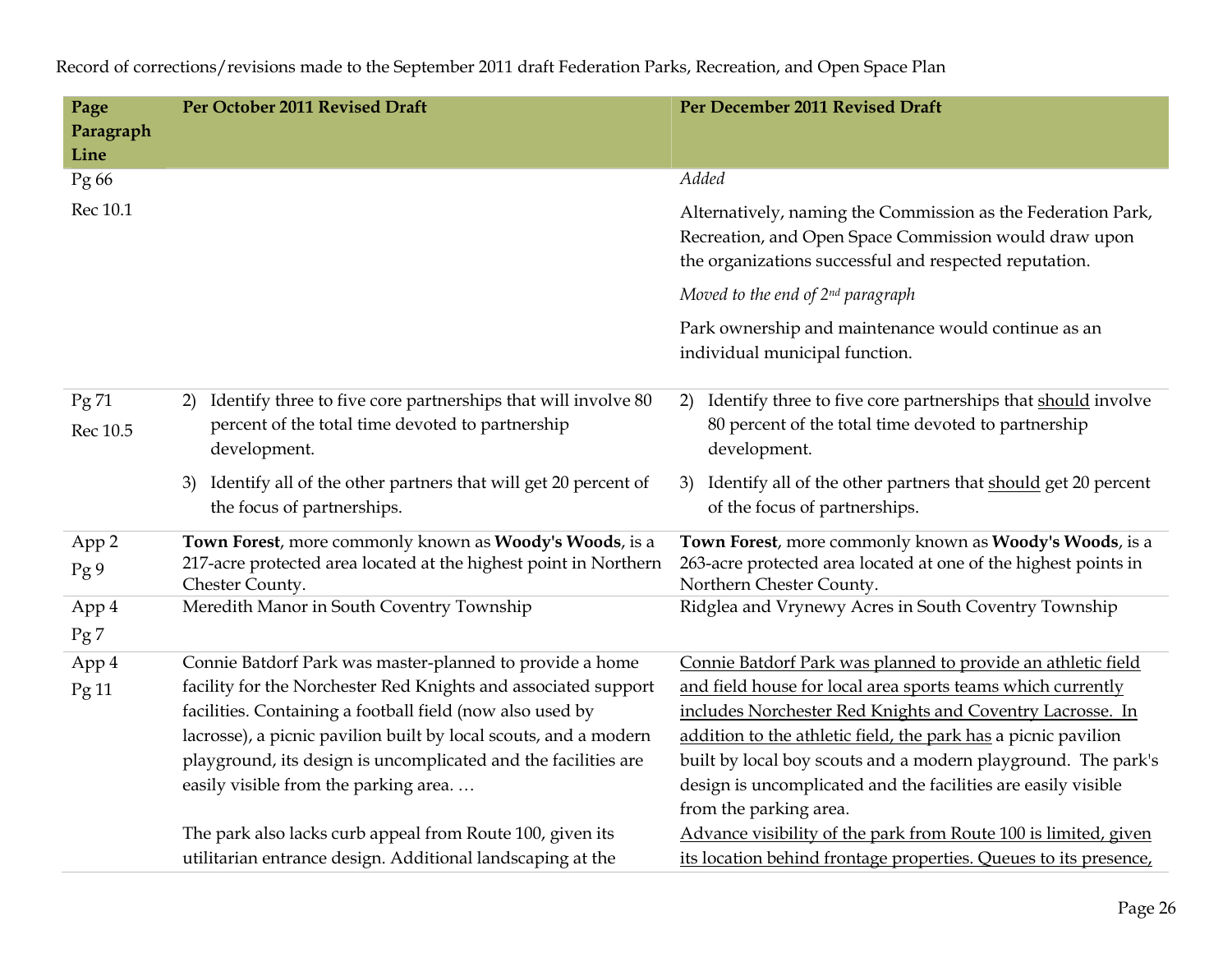| Page<br>Paragraph                           | Per October 2011 Revised Draft                                                                                                                                                                                                                                                                                                                                                                                                                                                                                                                                                     | Per December 2011 Revised Draft                                                                                                                                                                                                                                                                                                                                                                                                                                                                                                                                                    |
|---------------------------------------------|------------------------------------------------------------------------------------------------------------------------------------------------------------------------------------------------------------------------------------------------------------------------------------------------------------------------------------------------------------------------------------------------------------------------------------------------------------------------------------------------------------------------------------------------------------------------------------|------------------------------------------------------------------------------------------------------------------------------------------------------------------------------------------------------------------------------------------------------------------------------------------------------------------------------------------------------------------------------------------------------------------------------------------------------------------------------------------------------------------------------------------------------------------------------------|
| Line                                        |                                                                                                                                                                                                                                                                                                                                                                                                                                                                                                                                                                                    |                                                                                                                                                                                                                                                                                                                                                                                                                                                                                                                                                                                    |
|                                             | entrance and throughout the park would improve its visibility<br>and seasonal interest. Spectator seating could be added to the<br>field.                                                                                                                                                                                                                                                                                                                                                                                                                                          | such as landscaping and signage, especially at the park<br>entrance, would increase appreciation for this park. Spectator<br>seating could be added to the field.                                                                                                                                                                                                                                                                                                                                                                                                                  |
| App 4<br>Pg <sub>16</sub><br>P <sub>2</sub> | The 0.9-mile Yellow Spring Trail is a proposed spur from<br>Historic Yellow Springs to the Horse-Shoe Trail along Art<br>School Road. The trail was proposed by Chester County as a<br>public trail to be owned and maintained by Chester County<br>Parks and Recreation. The Chester County Trail Inventory lists<br>only walking as a permitted use; all other users including<br>equestrians are listed as "unknown." However, given the trail's<br>linkage with the Horse-Shoe Trail, equestrian use of this<br>planned natural surface trail may be intended and/or feasible. | The 0.9-mile Yellow Spring Trail is a proposed spur from<br>Historic Yellow Springs to the Horse-Shoe Trail along Art<br>School Road. The trail was proposed by Chester County as a<br>public trail to be owned and maintained by Chester County<br>Parks and Recreation. The Chester County Trail Inventory lists<br>only walking as a permitted use; all other users including<br>equestrians are listed as "unknown." However, given the trail's<br>linkage with the Horse-Shoe Trail, equestrian use of this<br>planned natural surface trail may be intended and/or feasible. |
| App 4<br>Pg16<br>$P_4$                      | Other proposed regional trails in the Region include the<br>extension of the Brandywine Trail from Marsh Creek State<br>Park in Upper Uwchlan Township to the Horse-Shoe Trail in<br>West Vincent Township. This planned walking trail will be<br>surfaced with gravel, cinders, or mulch, but not paved. It is to<br>be owned and maintained by the Chester County Parks and<br>Recreation Department.                                                                                                                                                                            | Deleted                                                                                                                                                                                                                                                                                                                                                                                                                                                                                                                                                                            |
| App 5<br>Pg25                               | Table title<br>Table A5.1: Protected Lands by Type by Municipality                                                                                                                                                                                                                                                                                                                                                                                                                                                                                                                 | Table A5.2: Protected Lands by Type by Municipality, 2009*<br>*2009 data was provided by Chester County and supplemented with<br>readily available municipal records.                                                                                                                                                                                                                                                                                                                                                                                                              |
| App 5<br>$Pg$ 29                            |                                                                                                                                                                                                                                                                                                                                                                                                                                                                                                                                                                                    | Moved remaining Finding and Opportunities from within chapter to<br>Findings at end of Appendix, and added:<br>19. There is no one source for accurate, up-to-date protected<br>land totals for the Region. The figures presented in Appendix 5<br>are based on data collected by Chester County for Linking<br>Landscapes (circa 2000-2002) and updated with available<br>municipal records. Even these figures may not fully represent<br>land protection in Northern Chester County.                                                                                            |